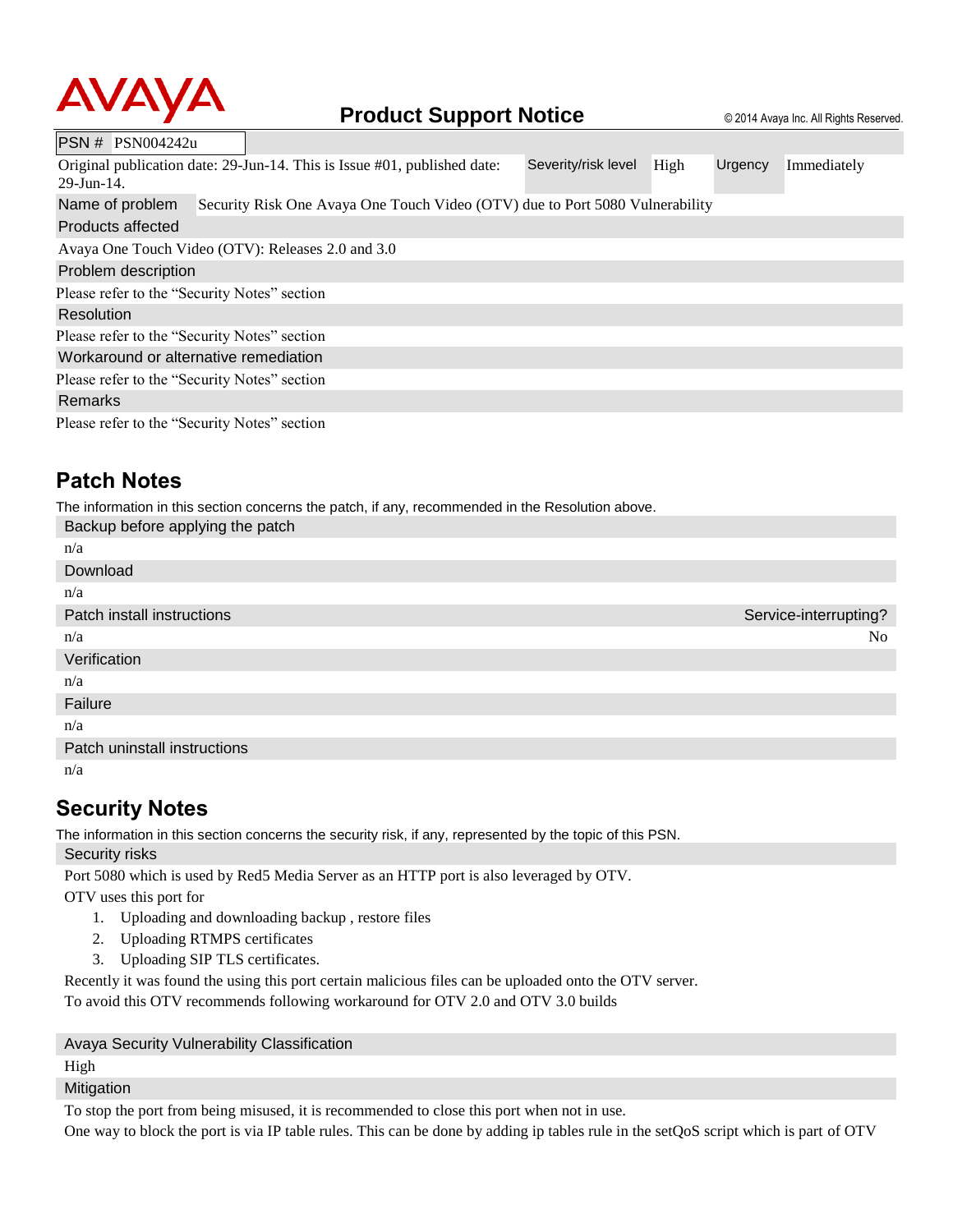build.

1. Browse to the directory /opt/Avaya/AccWeb/bin

**cd /opt/Avaya/AccWeb/bin**

2. Use an editor such as "vi" to edit the setQoS script.

**vi setQoS** 

3. Browse to the section where all the IPtable rules are added. Look for

**"# ADD QoS rules**", towards the end of the file.

```
\Boxe
                                                                                 ×
noot@JerryTest:/opt/Avaya/AccWeb/bin
$IPTABLES -t mangle -P OUTPUT ACCEPT
# FLUSH ALL RULES, ERASE NON-DEFAULT CHAINS
$IPTABLES -F
$IPTABLES -X
$IPTABLES -t nat -F
$IPTABLES -t nat -X
$IPTABLES -t mangle -F
$IPTABLES -t mangle -X
# ADD QoS RULES
$IPTABLES -t mangle -A OUTPUT -p tcp --sport 1935 -j DSCP --set-dscp 0x22
$IPTABLES -t mangle -A OUTPUT -p tcp --sport 443 -j DSCP --set-dscp 0x22
$IPTABLES -t mangle -A OUTPUT -p tcp --sport 5060 -j DSCP --set-dscp 0x22
                                                                                   Ξ
$IPTABLES -t mangle -A OUTPUT -p tcp --sport 5061 -j DSCP --set-dscp 0x22
$IPTABLES -t mangle -A OUTPUT -p tcp --dport 5060 -j DSCP --set-dscp 0x22
$IPTABLES -t mangle -A OUTPUT -p tcp --dport 5061 -j DSCP --set-dscp 0x22
iptables -A INPUT -p tcp --dport 5080 -j DROP
echo "******" 'date +"%F %T"' "******" >> $LOGFILE
$SERVICE iptables save >> $LOGFILE
echo "$IPTABLES -t mangle -L" >> $LOGFILE
$IPTABLES -t mangle -L >> $LOGFILE
```
4. Insert the following line as shown in the above screenshot after all the IP tables rules.

**iptables -A INPUT -p tcp --dport 5080 -j DROP**

- 5. Save the file.
- 6. Restart red5

**service red5 restart**

With this the port 5080 will be blocked and no TCP connections would be possible on this port.

Additionally, above mentioned task of uploading backup and restore files, and certificates will also not be possible.

If its required, to administer new certificate and perform some backup restore functionality , then this port should be opened up temporarily.

To open up the port again, simply comment the IP table rule that was added before by adding "**#**" sign at the beginning of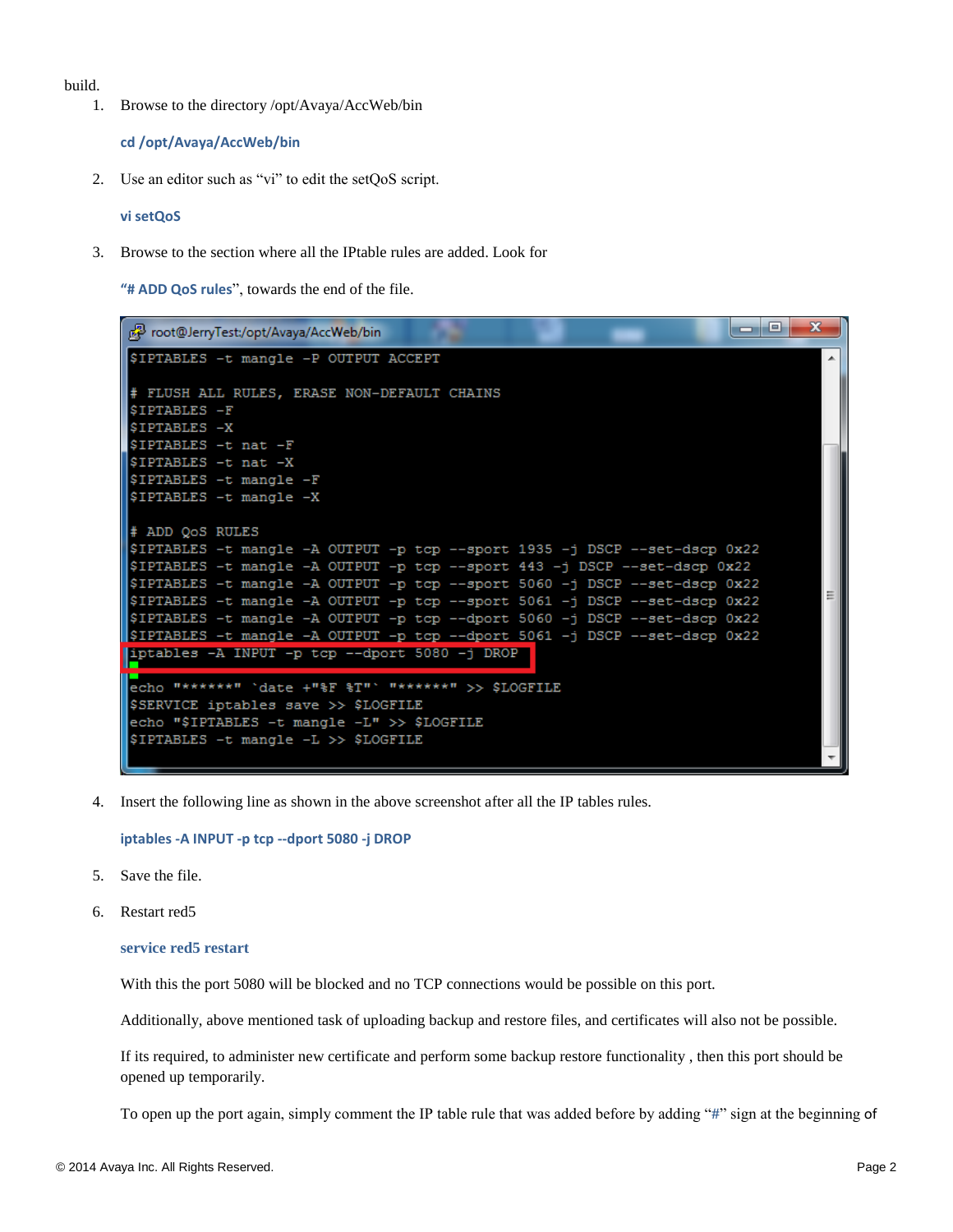the iptable rule that was added

7. Browse to the directory /opt/Avaya/AccWeb/bin

**cd /opt/Avaya/AccWeb/bin**

8. Use an editor such as "vi" to edit the setQoS script.

**vi setQoS**

9. Browse to the section where all the IPtable rules are added. Look for

**"# ADD QoS rules**", towards the end of the file.

10. Comment the following line as shown in the above screenshot

```
\Box\mathbf xpp root@fmg-1-240:/opt/Avaya/AccWeb/bin
                                         ٠
                                                           ..
# FLUSH ALL RULES, ERASE NON-DEFAULT CHAINS
$IPTABLES -F
$IPTABLES -X
$IPTABLES -t nat -F
$IPTABLES -t nat -X
$IPTABLES -t mangle -F
$IPTABLES -t mangle -X
# ADD QoS RULES
$IPTABLES -t mangle -A OUTPUT -p tcp --sport 1935 -j DSCP --set-dscp 0x22
$IPTABLES -t mangle -A OUTPUT -p tcp --sport 443 -j DSCP --set-dscp 0x22
$IPTABLES -t mangle -A OUTPUT -p tcp --sport 5060 -j DSCP --set-dscp 0x22
$IPTABLES -t mangle -A OUTPUT -p tcp --sport 5061 -j DSCP --set-dscp 0x22
$IPTABLES -t mangle -A OUTPUT -p tcp --dport 5060 -j DSCP --set-dscp 0x22
                                                                               Ė
SI<mark>FTABLES -t mangle -A OUTPUT -p tcp --dport 50</mark> 1 -j DSCP --set-dscp 0x22
  iptables -A INPUT -p tcp --dport 5080 -j DROP
echo "******" 'date +"%F %T"' "******" >> $LOGFILE
$SERVICE iptables save >> $LOGFILE
echo "$IPTABLES -t mangle -L" >> $LOGFILE
$IPTABLES -t mangle -L >> $LOGFILE
INSERT --
```
**iptables -A INPUT -p tcp --dport 5080 -j DROP**

- 11. Save the file.
- 12. Restart red5

**service red5 restart**

This will unblock the port again.

Then the upload and download activities of backup, restore or certificate files can be accomplished. Once these activities are over, it recommended to close the port again.

.